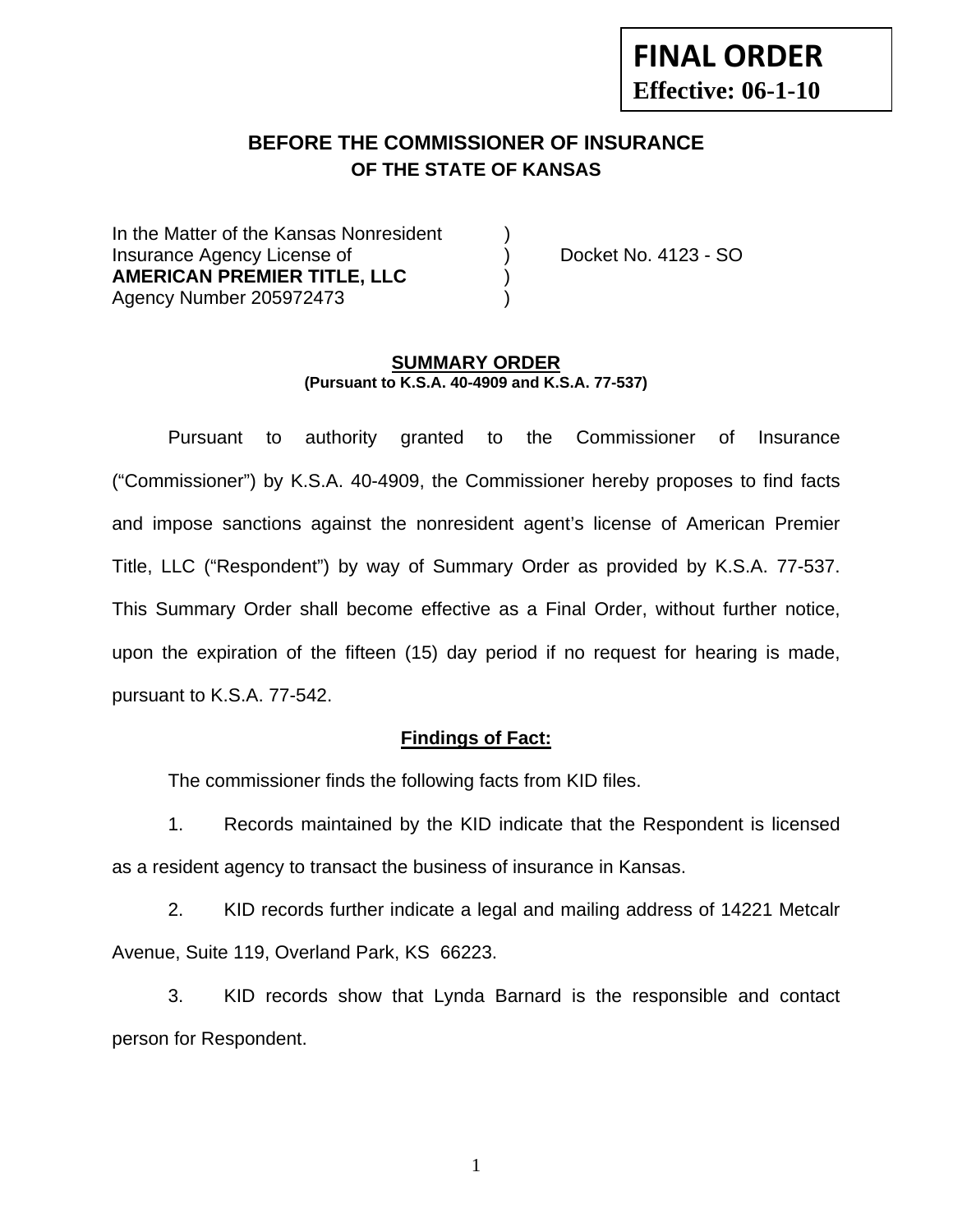4. On or about December 3, 2009, NCA Surety wrote to the Kansas Insurance Department informing it that the bond issued by it covering American Premier Title, LLC was cancelled.

 5. Martin J. Hazen of KID wrote to Respondent on December 7, 2009, asking for an explanation and requesting proof of a new bond or irrevocable letter of credit, as required by K.S.A. 40-1139.

 6. There has been no response by Respondent to said letter and no filing of any bond or letter of credit.

 7. On March 19, 2010 the undersigned Staff Attorney wrote to Respondent setting forth the above facts. There has been no response to said letter.

#### **Applicable Law**

 8. K.S.A. 40-2,125 requires a person to respond to a proper inquiry of the Commissioner; and

 9. K.S.A. 40-1139 requires a title insurance company to file with the Commissioner of Insurance a bond or irrevocable letter of credit; and

10. K.S.A. 40-4909(a) provides, in relevant part:

"The commissioner may deny, suspend, revoke or refuse renewal of any license issued under this act if the commissioner finds that the applicant or license holder has:

- (2) Violated:
	- (A) Any provision of chapter 40 of the Kansas Statutes Annotated, and amendments thereto, or any rule and regulation promulgated hereunder

11. The Commissioner may revoke any license issued under the Insurance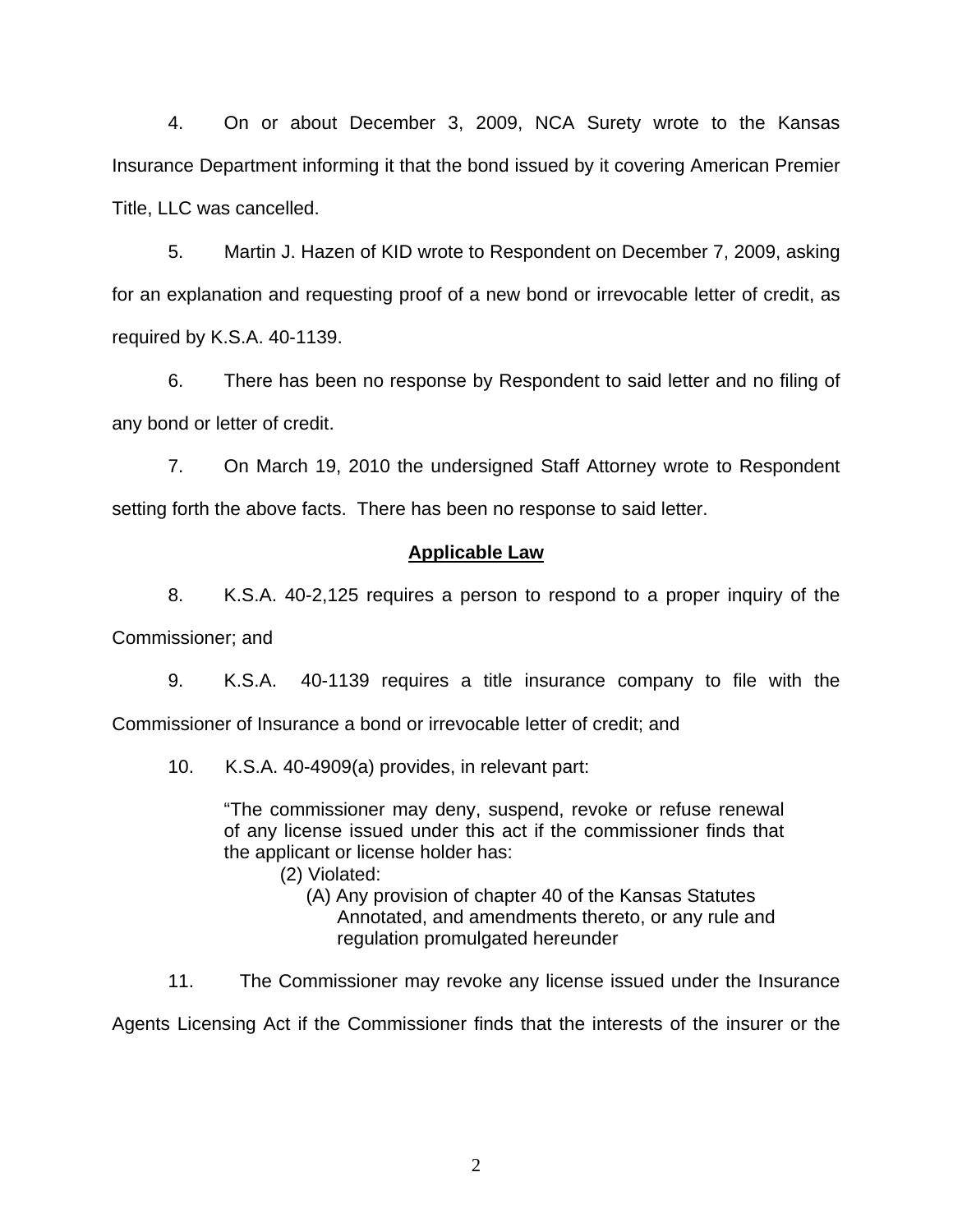insurable interests of the public are not properly served under such license. K.S.A. 40- 4909(b).

#### **Conclusions of Law**

 12. The Commissioner has jurisdiction over Respondent as well as the subject matter of this proceeding, and such proceeding is held in the public interest.

The Commissioner finds, based on the facts contained in paragraphs 4, 5 and 6, that Respondent has demonstrated incompetence, untrustworthiness, or financial irresponsibility in the conduct of business.

 13. Based on the Respondent's failure to file the bond or letter of credit necessary to do the business of Title Insurance, and the Respondent's failure to reply to the proper inquiry of the Commissioner, the Commissioner concludes that sufficient grounds exist for the revocation of Respondent's insurance agency license pursuant to K.S.A. 40-4909(b) because such license is not properly serving the interests of the insurer and the insurable interests of the public.

 14. Based on the facts and circumstances set forth herein, it appears that the use of summary proceedings in this matter is appropriate, in accordance with the provisions set forth in K.S.A. 77-537(a), in that the use of summary proceedings does not violate any provision of the law and the protection of the public interest does not require the KID to give notice and opportunity to participate to persons other than Respondent.

**IT IS THEREFORE ORDERED BY THE COMMISSIONER OF INSURANCE THAT** the Kansas nonresident insurance agency license of American Premier Title, LLC is hereby **REVOKED. It is further ordered,** that American Premier Title, LLC shall **CEASE and** 

3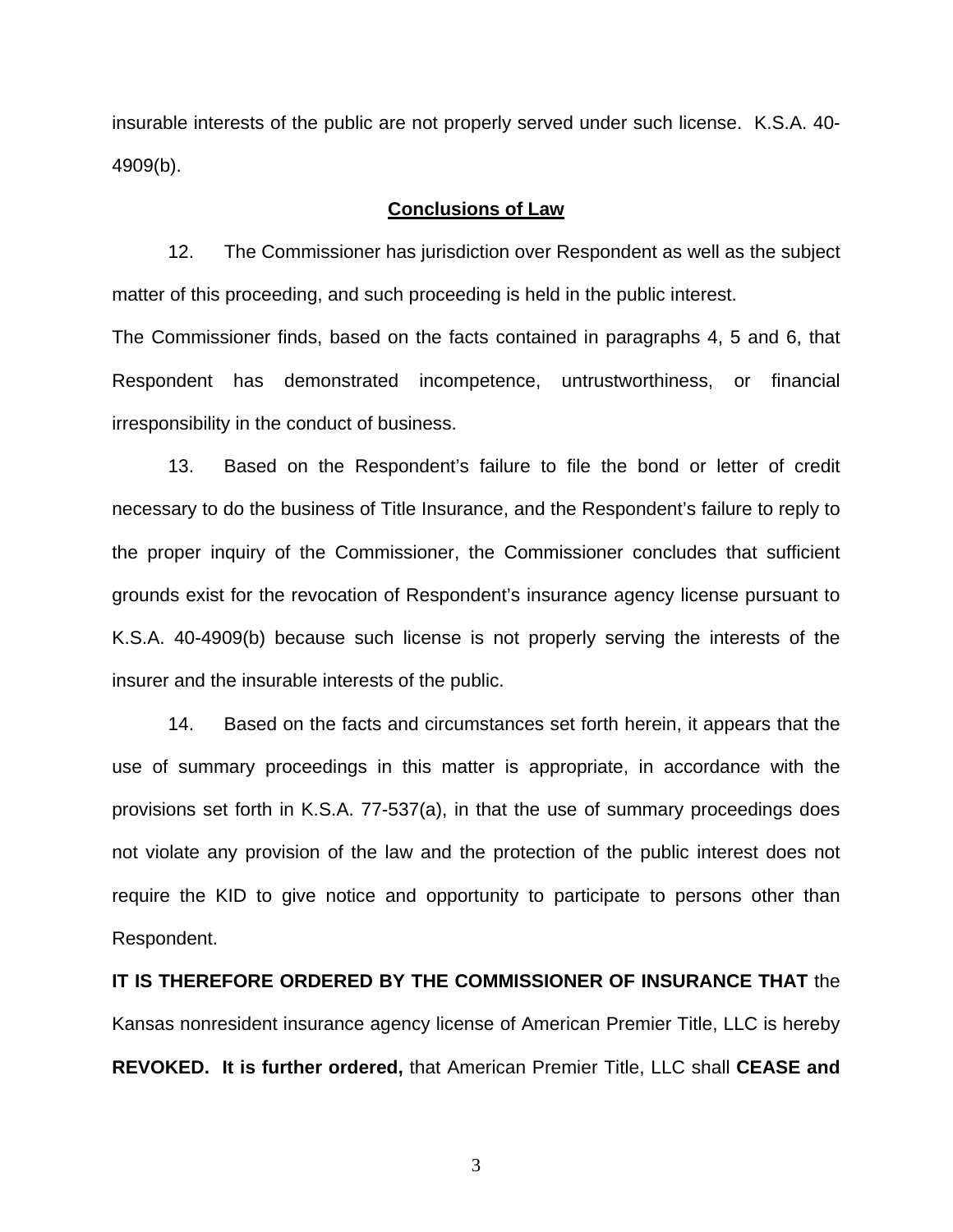**DESIST** from the sale, solicitation, or negotiation of insurance and/or receiving compensation deriving from the sale, solicitation, or negotiation of insurance conducted after the effective date of this order.

#### **NOTICE OF RIGHTS**

(Pursuant to K.S.A. 77-542)

American Premier Title, LLC is entitled to a hearing pursuant to K.S.A. 77-537 and K.S.A. 77-542, the Kansas Administrative Procedure Act. If Respondent desires a hearing, it must file a written request for a hearing with:

> John W. Campbell, General Counsel Kansas Insurance Department 420 S.W. 9<sup>th</sup> Street Topeka, Kansas 66612

This request must be filed within fifteen (15) days from the date of service of this Order. If Respondent requests a hearing, the Kansas Insurance Department will notify it of the time and place of the hearing and information on procedures, right of representation, and other rights of parties relating to the conduct of the hearing, before commencement of the same.

If a hearing is not requested in the time and manner stated above, this Summary Order shall become effective as a Final Order upon the expiration of time for requesting a hearing, pursuant to K.S.A. 77-613. In the event Respondent files a Petition for Judicial Review, pursuant to K.S.A. §77-613(e), the agency officer to be served on behalf of the Kansas Insurance Department is:

> John W. Campbell, General Counsel Kansas Insurance Department 420 S.W.  $9<sup>th</sup>$  Street Topeka, Kansas 66612